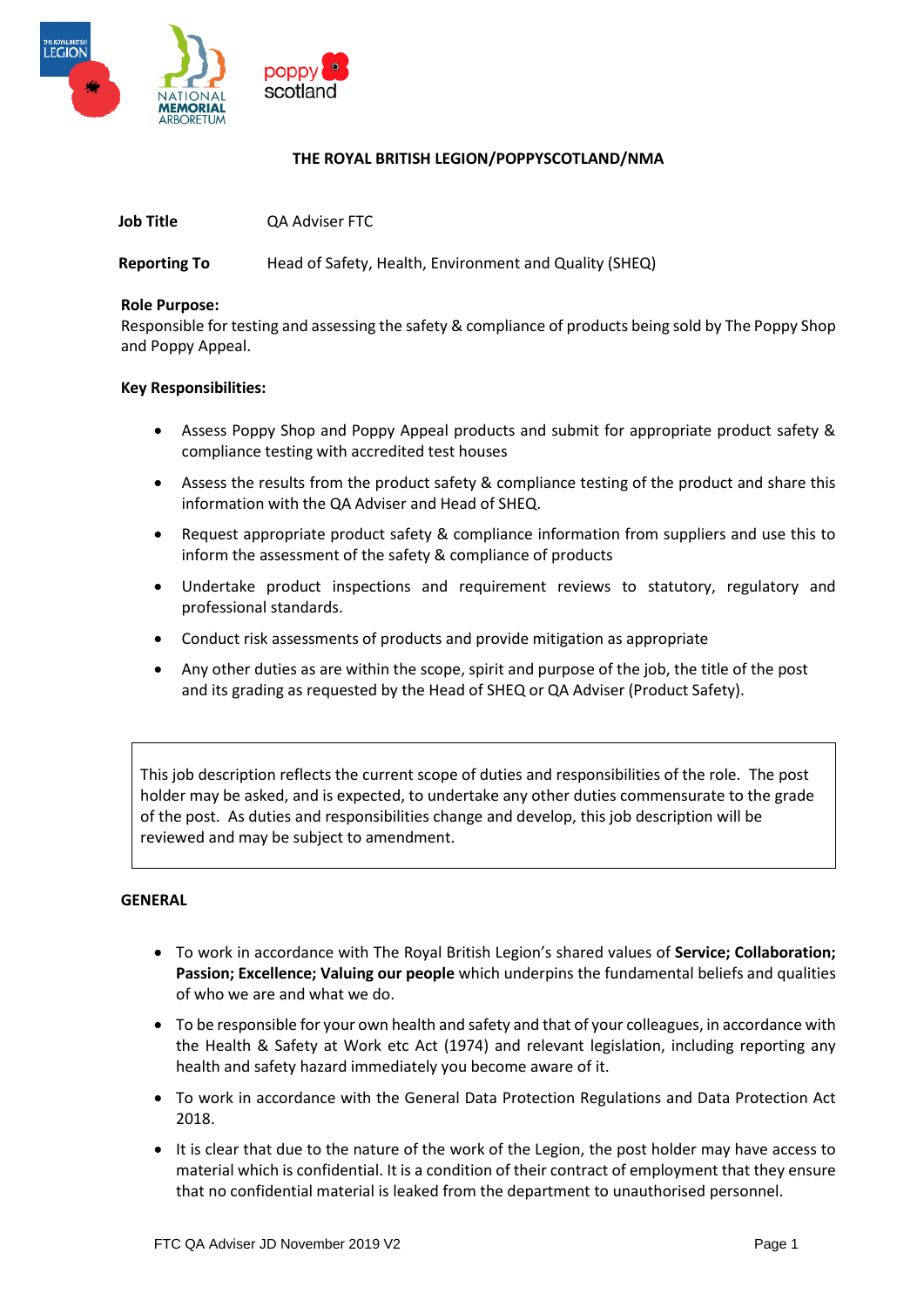



• To implement the Equal Opportunities Policy into your daily activities. Royal British Legion is an equal opportunities employer and positively encourages applications from suitably qualified and eligible candidates regardless of sex, race, disability, age, sexual orientation, gender reassignment, religion or belief, marital status, or pregnancy and maternity. All employees are required to work in accordance with the Equality Act (2010).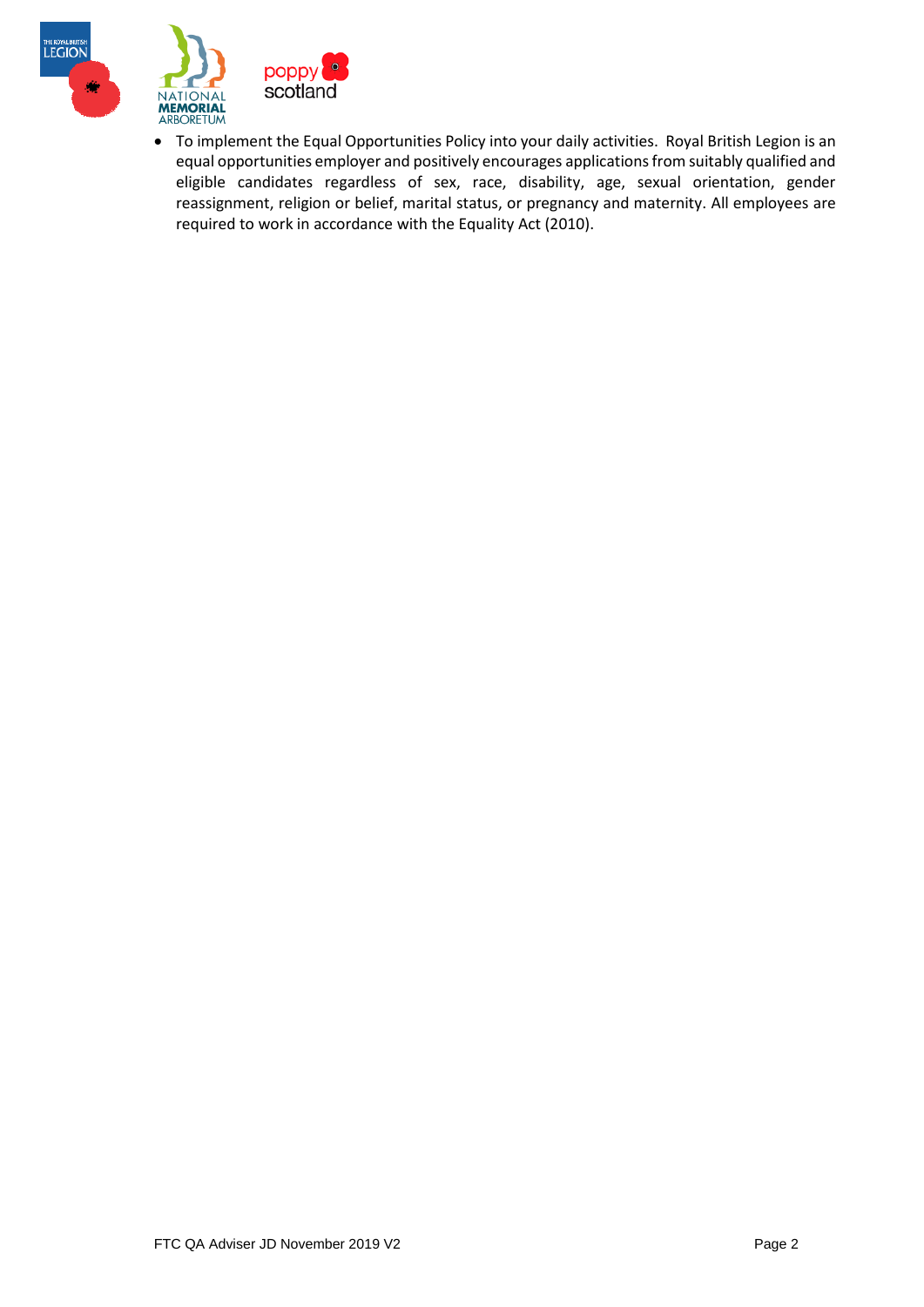

*Consider if the criteria are essential, can training be provided or candidates upskilled.* 

# **PERSON SPECIFICATION**

| <b>CRITERIA</b>                                                                                                                                                                                                             | <b>ESSENTIAL</b> | <b>HOW TO BE MEASURED</b> |  |  |
|-----------------------------------------------------------------------------------------------------------------------------------------------------------------------------------------------------------------------------|------------------|---------------------------|--|--|
| <b>DESIRABLE</b>                                                                                                                                                                                                            |                  |                           |  |  |
| <b>QUALIFICATIONS</b>                                                                                                                                                                                                       |                  |                           |  |  |
| QA/Product Safety qualification - Level 3                                                                                                                                                                                   | E                | Assessment/Interview      |  |  |
| Good Standard of General Education (GCSE or equivalent)                                                                                                                                                                     | E                |                           |  |  |
| <b>KNOWLEDGE &amp; EXPERIENCE</b>                                                                                                                                                                                           |                  |                           |  |  |
| Assessing compliance of products against product safety<br>legislation, such as: General Product Safety Regulations, REACH<br>Restrictions Annex XVII, Food Contact Materials and Articles<br>legislation                   | Ε                |                           |  |  |
| Experience of submitting product for analysis with test<br>houses/laboratories                                                                                                                                              | E                |                           |  |  |
| Good working knowledge of statutory QA requirements, codes<br>of practice and guidance                                                                                                                                      | Ε                | Assessment/Interview      |  |  |
| Experience of assessing product risk                                                                                                                                                                                        | Ε                |                           |  |  |
| Knowledge of statutory and industry product safety<br>requirements, particularly fundraising and charity legislation                                                                                                        | E                |                           |  |  |
| <b>SHARED VALUES AND BEHAVIOURS</b>                                                                                                                                                                                         |                  |                           |  |  |
| <b>Service</b><br>We support and serve. We are compassionate. We provide great<br>customer care to all the people who come into contact with us.<br>We are accountable and act with integrity.                              |                  | Interview                 |  |  |
| <b>Collaboration</b><br>We value working together and with partners to achieve shared<br>goals. Through strong communication and support, we build<br>trust with each other and treat everyone with respect and<br>honesty. |                  | Interview                 |  |  |
| <b>Passion</b><br>We are passionate about our role and contribution. With a<br>positive outlook we are resilient and committed to our work.                                                                                 |                  | Interview                 |  |  |
| <b>Excellence</b><br>We strive to be the best we can. We are effective and efficient.                                                                                                                                       |                  | Interview                 |  |  |